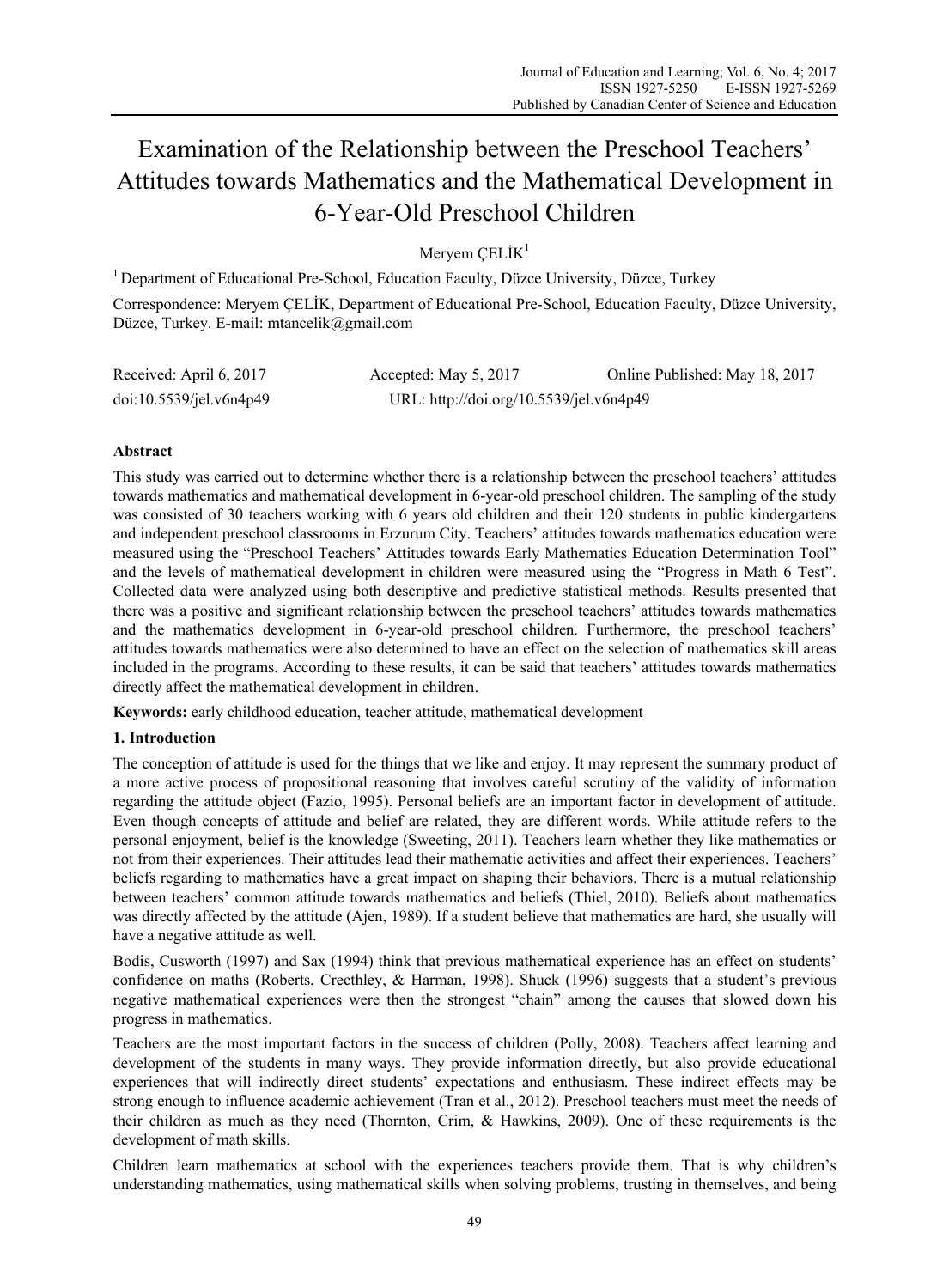interested in mathematics are shaped by what is given in the school. Teachers' knowledge and beliefs about mathematics influence children's mathematical development (Thornton et al., 2009; Kilday, Kinzie, Mashburn, & Whittaker, 2011). Teachers' thoughts about mathematics have an important influence on their interaction with children, their teaching, and their decision making when teaching curricula (Evans, 2003). Teachers' attitudes toward mathematics also affect their teaching of mathematics (Ma, 1997; Gellert, 1999; Lee, 2005; Brown, 2005; Brown et al., 2008; Sweeting, 2011). Moreover, it is thought that teachers' negative attitudes towards mathematics affects children's attitudes towards mathematics (Bush, 1989; Bursal & Paznokas, 2006; Malinsky, Ross, Pannells, & McJunkin, 2006; Peker & Mirasyedioğlu, 2008; Gresham, 2008; Peker, 2009). There is research that suggests a relationship between the qualifications of teachers and their children's academic achievements (Roberts et al., 1998; Brown et al., 2008; Thornton, 2009). In his work Krap (1991) found that teachers who have positive attitudes towards mathematics use various methods for their progress in mathematics, which reflects positively on children's attitudes toward mathematics and that teachers with negative attitudes toward mathematics use teacher-centered methods, which causes a decrease in children's math success (cited in Lee, 2005; Lee, 2005). These attitudes that have begun to shape in early childhood can last up to adulthood (Sweeting, 2011).

This study was conducted to determine whether there is a relationship between the attitudes of preschool teachers to mathematics and mathematics development of 6-year-old children. In the general aim of the research, these questions were tried to be answered; "Is there a meaningful relationship between the average of the points obtained from the Preschool Teachers' Attitudes to Early Mathematics Education and the average of the scores obtained from the Children's Mathematics Development 6 Test in the general purpose of the research?", "Is there a meaningful relationship between the early mathematical skills taken place in the programs of the preschool teachers and children's math development average scores?" and "Is there a meaningful relationship Preschool teachers' attitudes towards early mathematics education and early mathematical skills areas in their programs?"

Early mathematical development is largely linked to the attitudes of preschool teachers towards mathematics. Teachers with positive attitudes are thought to have frequently applied activities for their math skills areas in their programs. It is considered that revealing preschool teachers' attitudes towards mathematics by examining the effect of them on children's mathematical development and educational programs will contribute to the improvement of the teachers' awareness and the educational studies to be done in this area.

#### **2. Methods**

The model of this research is the screening model. According to Karasar (1999): "Screening models are research approaches that aim to describe past or present conditions as they appear. The event, individual or object that is subject to research is tried to be defined as it is within its own conditions. No attempt is made to alter or influence them in any way. There is something to be known and it is there". The relationships that are found through the screening are interpreted rather than a cause-and-effect relationship. In a context in which if one of the variable's status is known, the other variable is predicted. There are two types of relational screening: Correlation and Comparison.

#### *2.1 Study Group*

The target population of the research is composed of the teachers working in elementary schools and independent kindergartens attached to the Ministry of Education in Erzurum in June 2013 and the children in the classes of these teachers.

In the creation of the sample, firstly, a list showing the kindergartens in primary schools and independent kindergartens affiliated to Erzurum Provincial Directorate of Education was obtained. Obtained lists were examined and interviewed by school administrators and kindergarten teachers by the researcher. The study group was determined by random sampling method. Thirty teachers working in these primary and independent kindergartens and four (totally 120) children selected randomly from each teacher's class were studied.

#### *2.2 Data Collection Tools*

In the research, the teachers' attitudes towards mathematics education were measured by "Tool for Determining Attitudes of Preschool Teachers to Early Mathematics Education" and the children's mathematical development levels were measured by "Progress in Math 6". The information on what kind of mathematical activities the teachers put in preparing their programs were gathered with the "Teacher Information Form".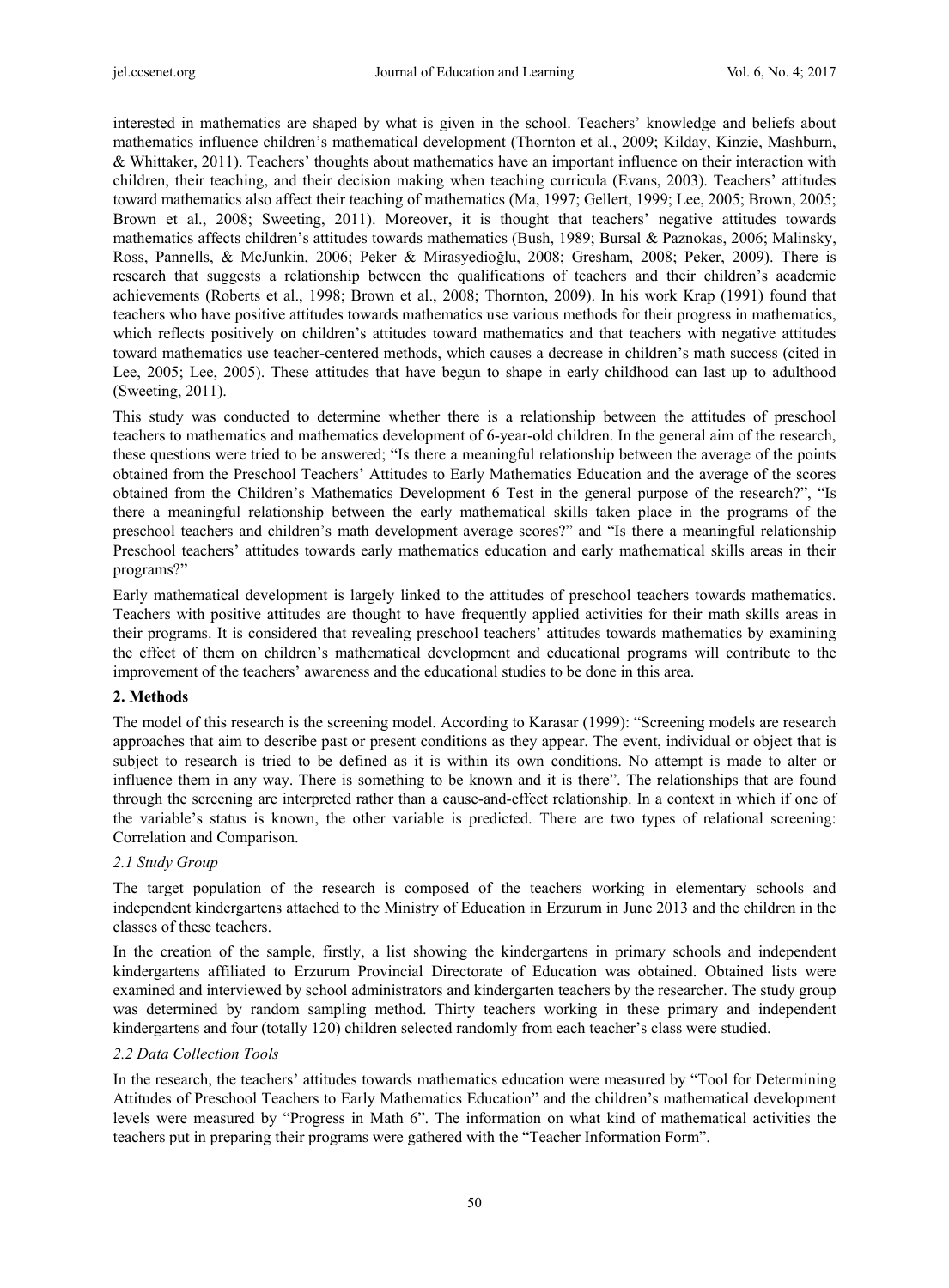#### *2.3 Tool for Determining Attitudes of Preschool Teachers towards Early Mathematics Education*

Attitude determination tool was developed by Tokgöz (2006) and were re-factored by Alisinanoğlu, Güven and Kesicioğlu in 2009; it is a Likert-type scale consisting of 18 items including preschool teachers' attitudes towards early mathematics education of 4-6-year-old children. The items were scored as "1 strongly agree, 2 agree, 3 undecided, 4 disagree, 5 strongly disagree". The minimum score to be taken from the scale is 18, the maximum score to be taken is 90. The scale has a three-factor structure. These are; Attitudes Towards the Mathematical Skills of the Preschool Child (Articles 3, 5, 6, 8, 9, 10, 11, 13, 14), Attitudes Towards the Environment of Early Mathematics Education (articles 7, 16, 17, 21, 22), Attitudes Towards the Early Mathematics Education (articles 15, 18, 19, 20).

#### 2.3.1 Progress in Maths 6 Test

The original form of the Progress in Math 6 Test was developed by Clausen et al. (2004) in the United Kingdom, and its validity and reliability were tested. The adaptation to Turkish, validity and reliability studies were carried out by Çelik and Kandı (2011). As a result of the reliability analysis, the Alpha correlation was found to be .80 and CR-20=0.81. The test-retest correlation was determined to be .95 according to the analysis results.

In the Progress in Math 6 Test, questions are divided into categories as number, shape, area, and measures as included in the curriculum. The questions in this test are also divided into process categories as knowing the facts and methods, using concepts, solving daily problems, and conducting logic. This test is administered in groups to children who are six years old or who will reach this age within the current school year. The test has 24 questions and takes about 35 minutes. The highest score to be obtained from the test is 28, the lowest score is 0. In the Progress in Math 6 Test, the contents of the Test Book are not arranged according to the order of difficulty. The more difficult questions are interspersed among the easy ones to keep the children motivated.

#### *2.4 Data Collection*

In order to determine whether there is a relationship between the attitudes of preschool teachers to mathematics and the mathematics development of 6-year-old preschool children, "Tool for Determining Attitudes of Preschool Teachers to Early Mathematics Education" was implemented to the teachers in the study group and "Progress in Math 6 Test" was implemented to the four groups of randomly selected children in the same study group by the researcher in the direction of the application guidelines. The information on what kind of mathematical activities the teachers took when preparing their programs was obtained as a result of the researcher applying the "Teacher Information Form" to the teachers in the study group.

## *2.5 Data Analysis*

Statistical analyzes were carried out by evaluating the data collected by "Progress in Math 6", "Tool for Determining Attitudes of Preschool Teachers to Early Mathematics Education", and "Teacher Information Form".

#### **3. Results**

The results of the research conducted to determine whether there is a relationship between the attitudes of preschool teachers to mathematics and the mathematics development of 6-year-old preschool children are presented below. The attitudes of preschool teachers according to the three sub-factors related to early mathematics education and the information on the average and standard deviations of children's mathematics development are given in Table 1.

|                                        |  |  | Table 1. Attitude score average and standard deviations of preschool teachers according to three sub-factors |  |  |  |  |
|----------------------------------------|--|--|--------------------------------------------------------------------------------------------------------------|--|--|--|--|
| related to early mathematics education |  |  |                                                                                                              |  |  |  |  |

| Sub factors<br>N        | Avg   | Ss    |
|-------------------------|-------|-------|
| A.T. M. S. P. C.<br>30  | 34.13 | 4.65  |
| A. T. E. M. E. E.<br>30 | 18.00 | 3.73  |
| 30<br>A. T. E. M. E.    | 17.06 | 2.36  |
| 30                      | 69.73 | 10.74 |
|                         |       |       |

Attitudes Towards Mathematical Skills of Preschool Children (A. T. M. S. P. C.).

Attitudes Towards Early Mathematics Education Environment (A. T. E. M. E.E.).

Attitudes Towards Early Mathematics Education (A. T. E. M. E.).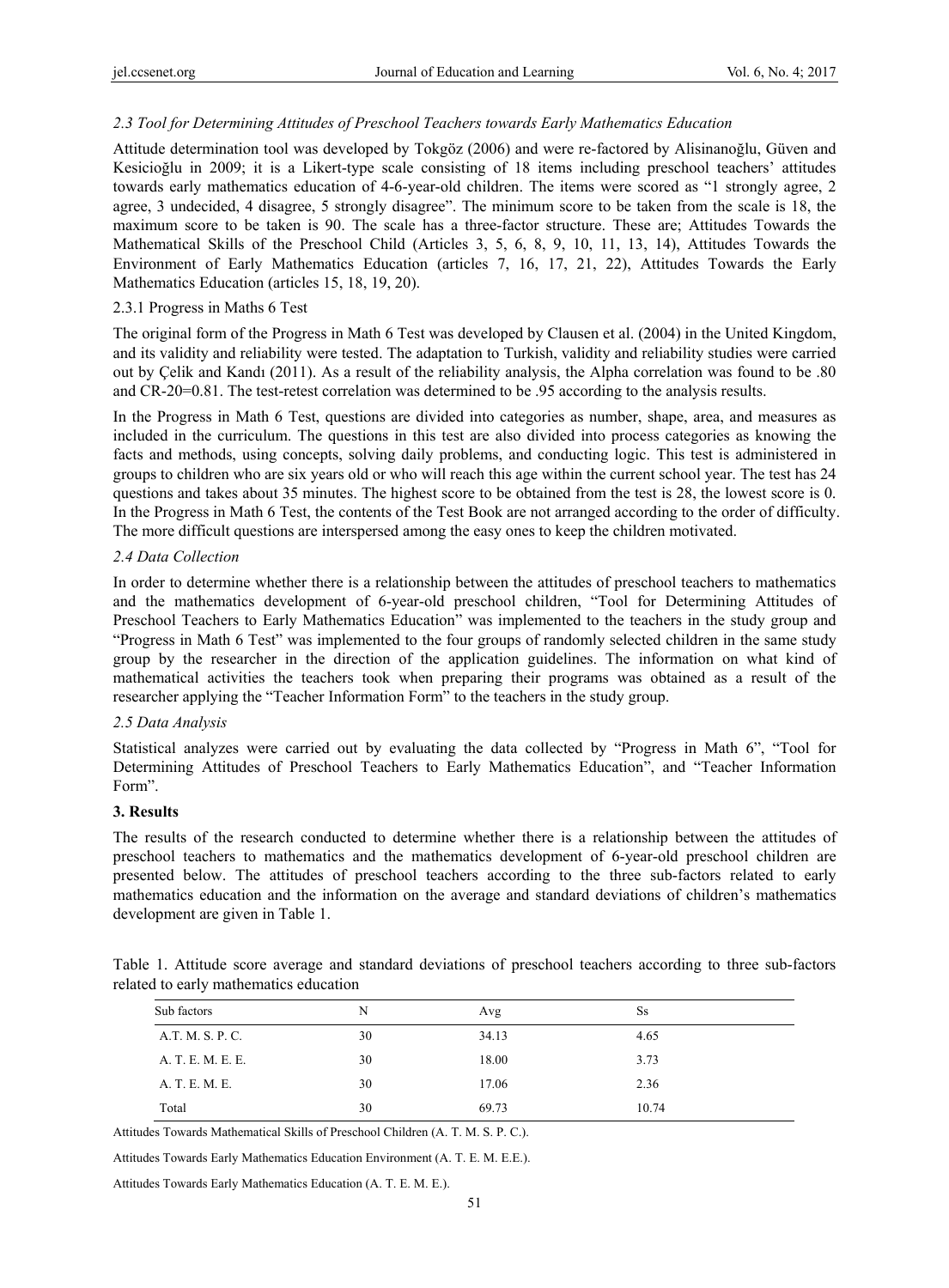When we look at Table 1, it is seen that the standard deviation of the first sub-factor of teachers' early mathematics education is higher than the standard deviation of the second and third sub-factors. Considering that the average score of the three sub-factors is 69.73, it can be said that teachers' attitude scores on early mathematics education are high.

Table 2. Score averages and standard deviations of children's mathematical development

| Variables                |     | υa |  |
|--------------------------|-----|----|--|
| Mathematical Development | 120 |    |  |

As a result of the descriptive analyzes made in Table 2, the average score of children's mathematical development is 13.9. It is seen that the mathematical developments of children are at a low level when considering that the test applied has 24 items and the highest score that can be taken is 28, the lowest score is 0.

Table 3. Pearson correlation analysis results of preschool teachers' attitudes according to three sub factors of early mathematics education and the average of children's mathematical development scores

| Mathematical Development Scores |                   |        |  |
|---------------------------------|-------------------|--------|--|
| Pearson Correlation             |                   |        |  |
|                                 | A. T. M. S. P.C.  | $.59*$ |  |
|                                 | A. T. E. M. E. E. | $.41*$ |  |
|                                 | A. T. E. M. E.    | $.42*$ |  |
|                                 | N                 | 30     |  |

p < . 05.

When Table 3 is examined, it is seen that there is a positive and significant relationship between the attitudes of the kindergarten teachers according to the three sub-factors towards mathematics and the mathematical development of the 6-year-old children.  $R = .59$ ,  $r = .41$ ,  $r = .42$ . As the result of the statistics, when the attitude scores towards the mathematics of the teachers increase, it is seen that the scores of the mathematics development of the children are also increased.



Figure 1. Results of early mathematical abilities in preschool teachers' programs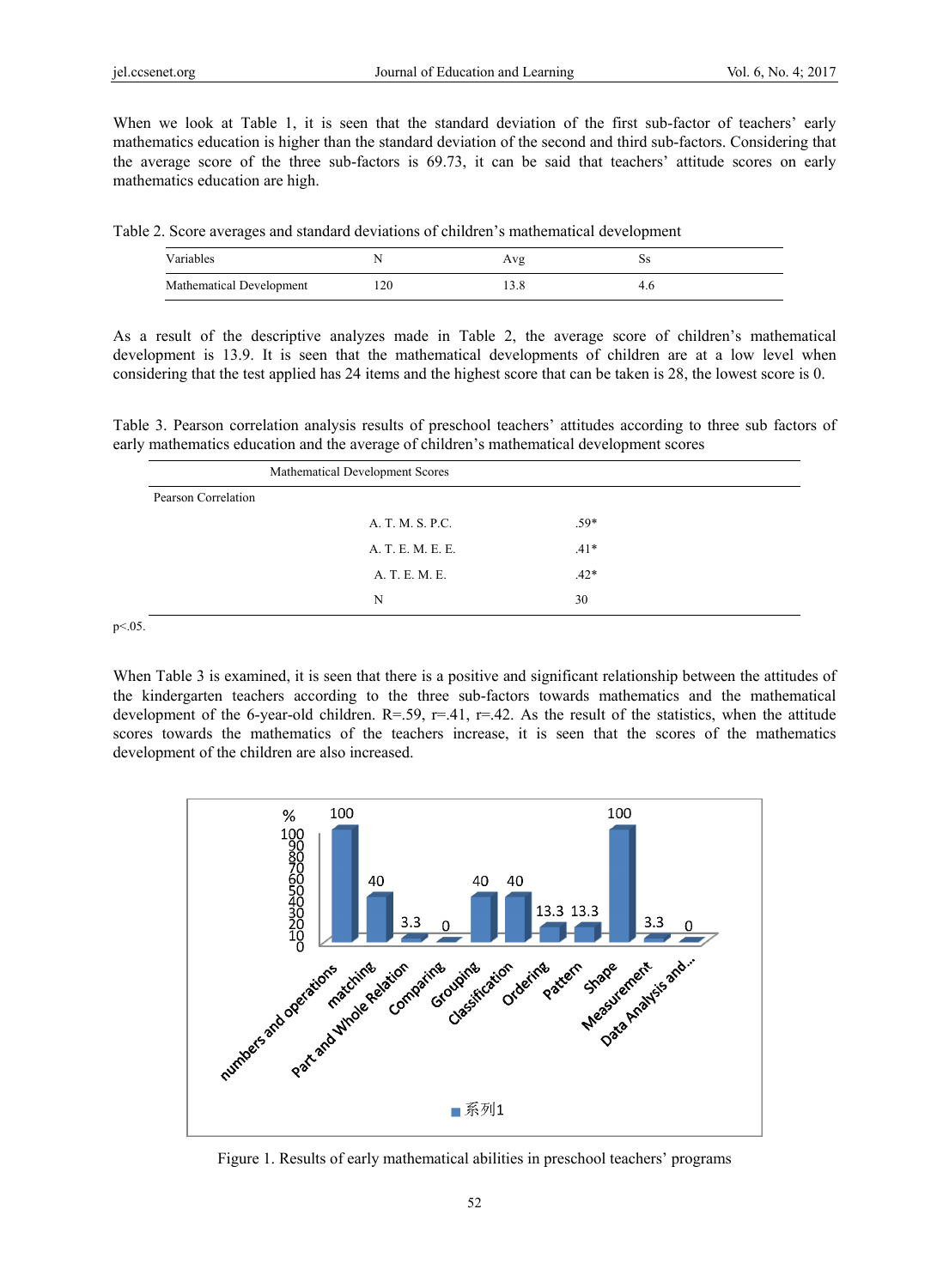In Figure 1, when the early mathematical skills in preschool teachers' programs are examined, the numbers and the ability of the operations are included in the programs by all of the teachers' while the matching, grouping and classification skills are included by 40%. 13.3% of the teachers give place the ordering and modeling skills, 3.3% of the teachers give place to whole-part relationship and measurement in their programs. All of the teachers do not include comparative graphics and data analysis skills in their programs.

Table 4. Pearson correlation analysis results of early mathematical abilities and mathematical development average scores of preschool teachers' programs

| Mathematical Development Scores |          |        |  |  |
|---------------------------------|----------|--------|--|--|
| Pearson Correlation             |          |        |  |  |
|                                 | E. M. S. | $.74*$ |  |  |
|                                 | N        | 30     |  |  |

 $p<.01$ .

Early Mathematical Skills (E. M. S.).

When Table 4 is examined, it is seen that there is a positive and significant relationship between the early mathematics skills in preschool teachers' programs and the mathematics development of 6-year-old kindergarten children. R=.74. As a result of the statistics, the mathematical development scores of the children seem to increase as the areas of early mathematics skills in the teachers' programs are increased.

Table 5. Pearson correlation analysis results of early mathematical skills in preschool teachers' attitudes and programs related to early mathematics education

|                     | E. M. S. P.T. A. P. |        |
|---------------------|---------------------|--------|
| Pearson Correlation |                     |        |
|                     | E.M. S. P.T.        | $.59*$ |
|                     | N                   | 30     |
| $\sim$ $\sim$       |                     |        |

 $p < 01$ .

Preschool Teachers Attitudes towards Early Mathematics Education ( P.T. A.T. E. M. E.).

Areas of Early Mathematics Skills (A. E. M. S.).

Table 5 shows that there is a positive and significant relationship between preschool teachers' attitudes towards early mathematics education and early mathematical skills areas in their programs. R=.59. As a result of the statistics, it is observed that as the scores of teachers' attitudes towards early mathematics education increase, the areas of early mathematics skills that they have included in their programs increase.

#### **4. Conclusion and Discussion**

As a result of descriptive statistics, teachers' attitudes towards early mathematics education were found to be high. This result shows that preschool teachers have a positive attitude towards mathematics. Anders and Rossbach (2015) also found that teachers did not have more negative attitudes towards mathematics than other professions (Baroody, Lai, & Mix, 2006). These results also coincide with the conclusion that in Thiel's (2010) study in Germany, most preschool teachers are open minded towards mathematics.

As the result of the statistics, the attitude scores of the teachers towards mathematics increase, it is seen that the scores of the mathematics development of the children are also increased. This finding is also supported by other research findings that examine the effect of teachers' attitudes towards mathematics on their children's mathematics development.

It is thought that there is a causal effect between the attitudes of teachers towards mathematics and the achievements of students in mathematics. In other words, teachers who have more positive attitudes towards mathematics have students with higher mathematical achievement. The results of the research show that teachers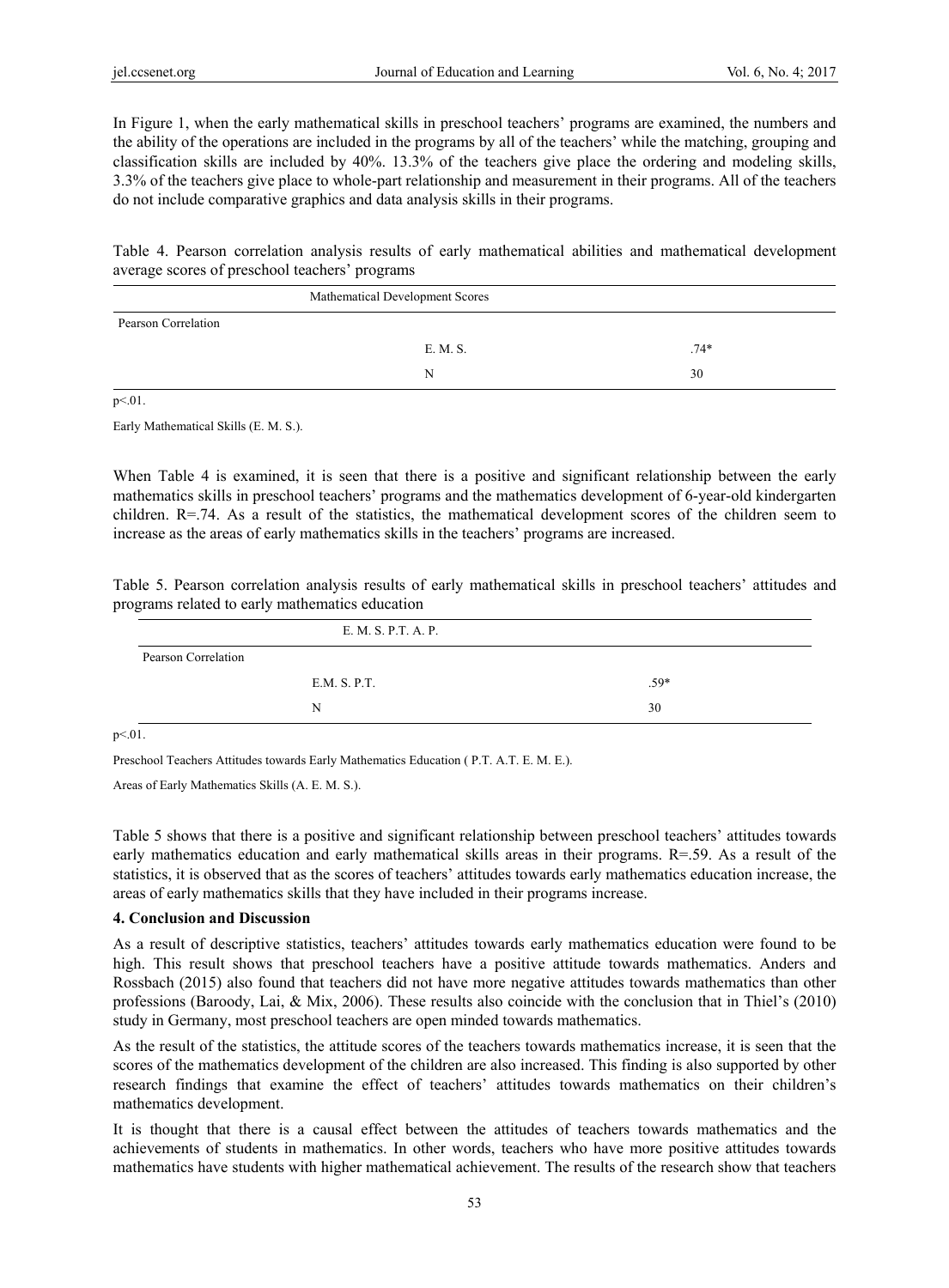"attitudes toward mathematics play a significant role in the factors that affect students" achievement in mathematics (Ethington & Wolfle, 1984, 1986; Lester, Garofalo, & Kroll, 1989; Loeb, 1993; Marshall, 1989; cited in Ma, 2012; Ma, 2012).

Stipek et al. (2001) found that teachers' attitudes towards mathematics and learning affected their teaching practices. In this study, it is found that while the teachers with positive attitudes towards teaching mathematics and mathematics encourage students frequently in the teaching process, teachers who have math anxiety and negative attitudes spend significantly less time on mathematics. Children who do not have enough math applications for their mathematical development remain at a low level in this area (Thiel, 2010).

Lee (2005) examined the relationship between the attitudes of 81 preschool teachers towards mathematics and their mathematical practice. In the results of the research, it was determined that kindergarten teachers' attitudes towards mathematics teaching are highly related to mathematical applications suitable for children's development.

In 1991, Karp investigated how teachers' attitudes toward mathematics affected the methods they used in teaching mathematics. In the research, teachers with positive attitudes have used their teaching methods using various materials and different methods, and teachers with negative attitudes have used one-way teacher-centered methods.

Teachers with mathematics anxiety focus on the results without considering the solving process in students' answers. The failure of teachers to teach mathematics has also led to the failure of many learners (Thiel, 2010). Trice and Okben studied the 40 teachers in 1987 from second grade to fifth grade to examine the relationship between mathematical concerns and mathematics teaching practices. The results of the research show that teachers are very anxious about spending less time in mathematics and that they are avoiding mathematics teaching as their level of anxiety increases.

In 2007, Chouinard, Karsenti and Roy found that teacher belief influenced students' beliefs about mathematics learning. This study has shown that the support received from the teacher affects the students' beliefs about mathematics. Teachers influence students' beliefs on their abilities, their attitudes about mathematics, and their efforts and goals in learning mathematics. This study has shown that teachers' beliefs and expectations can shape students' perception of learning abilities by influencing their achievement. All these study results show that teachers' mathematical beliefs not only play a role on teaching methods of teachers but also affect their students' behaviors and achievements (Roberts, Cretchley, & Harman, 1998).

#### **References**

- Ajzen, I. (1989). Attitude Structure and Behavior. In A. R. Pratkanis, S. J. Beckler, & A. G. Greenwald (Eds.), *Attitude structure and function* (pp. 241-274). Hillsdale, NJ: Lawrence Erlbaum.
- Anders, Y., & Rossbach, H. G. (2015). Preschool teachers' sensitivity to mathematics in children's play: The influence of math-related school experiences, emotional attitudes, and pedagogical beliefs. *Journal of Research in Childhood Education*, *29*, 305-322. https://doi.org/10.1080/02568543.2015.1040564
- Alisinanoğlu, F., Güven, G., & Kesicioğlu, O. S. (2009). The analysis of preschool teacher candidates' attitudes about early mathematics education in the views of various variables. *Procedia Social and Behavioral Sciences*, *1*, 2197-2201. https://doi.org/10.1016/j.sbspro.2009.01.386
- Baroody, A., Lai, M., & Mix, K. (2006). The development of young children's number and operation sense and its implications for early childhood education. In B. Spodek, & O. Saracho (Eds.), *Handbook of research on the education of young children* (pp. 187-221). Mahwah, NJ: Lawrence Erlbaum.
- Brown, E. T., Victoria J., Molfese, V. J., & Molfese, P. (2008). Preschool Student Learning in Literacy and Mathematics: Impact of Teacher Experience, Qualifications, and Beliefs on an At-Risk Sample. *Journal of Education for Students Placed at Risk (JESPAR)*, *13*(1), 106-126. https://doi.org/10.1080/10824660701860474
- Brown, E. T. (2005). The Influence of Teachers' Efficacy and Beliefs Regarding Mathematics Instruction in the Early Childhood Classroom. *Journal of Early Childhood Teacher Education*, *26*(3), 239-257. https://doi.org/10.1080/10901020500369811
- Bursal, M., & Paznokas, L. (2006). Mathematics Anxiety and Pre-Service Elementary Teachers' Confidence to Teach Mathematics and Science. *School Science and Mathematics*, *106*(4), 173-179. https://doi.org/10.1111/j.1949-8594.2006.tb18073.x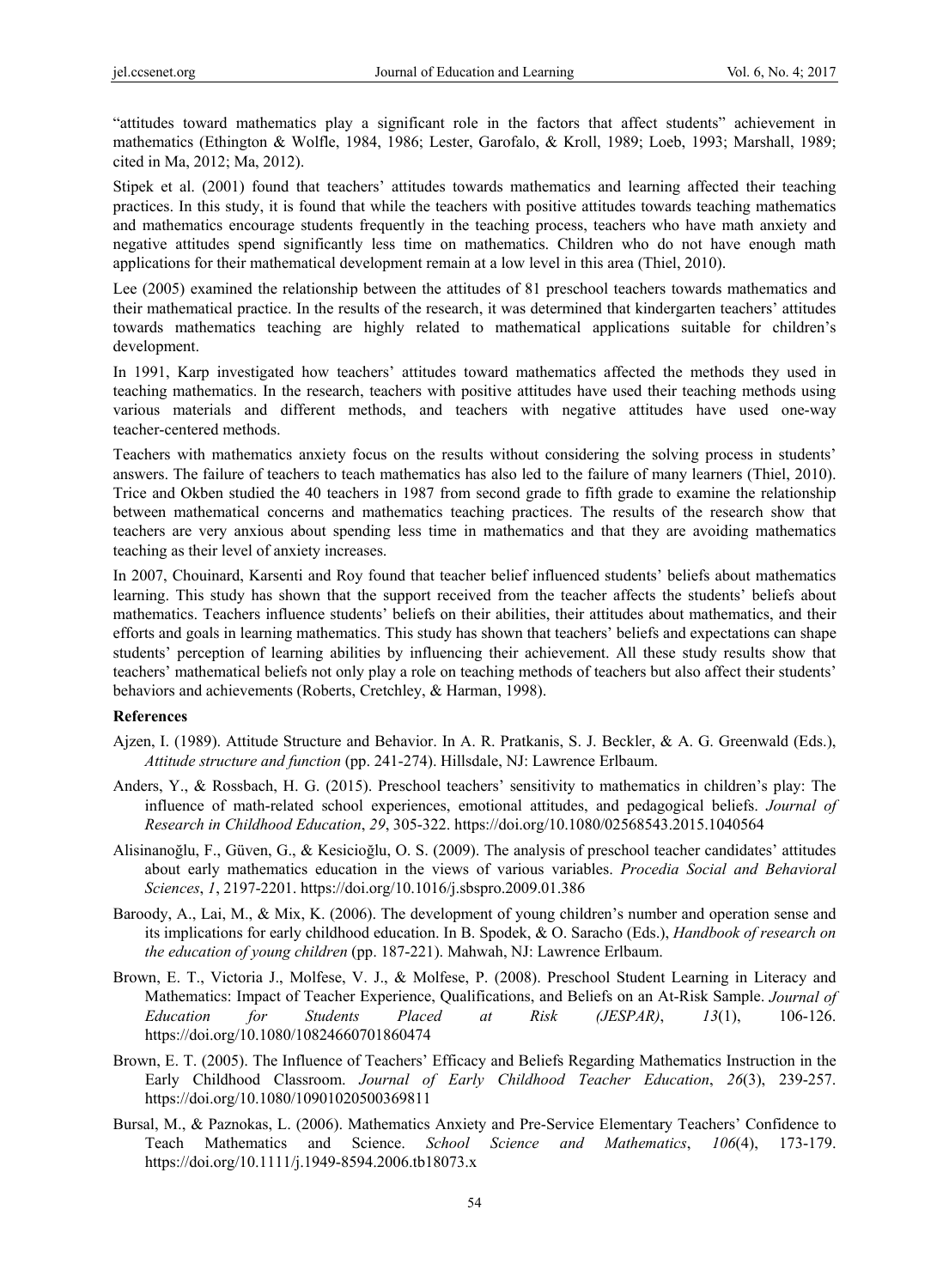- Bush, W. S. (1989). Mathematics anxiety in upper elementary school teachers. *School Science and Mathematics*, *89*(6), 499-509. https://doi.org/10.1111/j.1949-8594.1989.tb11952.x
- Chouinard, R., Karsenti, T., & Roy, N. (2007). Relations among Competence Beliefs, Utility Value, Achievement Goals, and Effort in Mathematics. *British Journal of Educational Psychology*, *77*, 501-517. https://doi.org/10.1348/000709906X133589
- Gellert, U. (1999). Prospective Elementary Teachers' Comprehension of Mathematics İnstruction. *Educational Studies in Mathematics*, *37*(1), 23-43. https://doi.org/10.1023/A:1026492400537
- Gresham, G. (2008). Mathematics Anxiety and Mathematics Teacher Efficacy in Elementary Pre-Service Teachers. *Teaching Education*, *19*(3), 171-184. https://doi.org/10.1080/10476210802250133
- Karasar, N. (2005). *Scientific Research Method*. Nobel Publishing, Ankara.
- Kilday, C. R., Kinzie, M. B., Mashburn, A. J., & Whittaker, J. V. (2011). Accuracy of Teacher Judgments of Preschoolers' Math Skills. *Journal of Psychoeducational Assessment*, *30*(2), 148-159. https://doi.org/10.1177/0734282911412722
- Lee, J. (2005). Correlations between kindergarten teachers' attitudes toward mathematics and teaching practice. *Journal of Early Childhood Teacher Education*, *25*(2), 173-184. https://doi.org/10.1080/1090102050250210
- Ma, X. (1997). Reciprocal Relationships between Attitude toward Mathematics and Achievement in Mathematics. *The Journal of Educational Research*, *90*(4), 221-229. https://doi.org/10.1080/00220671.1997.10544576
- Peker, M. (2009). Pre-Service Teachers' Teaching Anxiety about Mathematics and Their Learning Styles. *Eurasia Journal of Mathematics, Science & Technology Education*, *5*(4), 335-345.
- Peker, M., & Mirasyedioğlu, Ş. (2008). Pre-Service Elementary School Teachers' Learning Styles and Attitudes towards Mathematics. *Eurasian Journal of Mathematics, Science & Technology Education*, *4*(1), 21-26.
- Polly, D. (2008). Modeling the Influence of Calculator Use and Teacher Effects on First Grade Students' Mathematics Achievement. *The Journal of Combuters in Mathematics and Science Teaching*, *27*(3), 245-263.
- Roberts, C., Cretchley, P., & Harman, C. (1998). *Measuring Attitudes towards Mathematics in Early Childhood and Primary Teacher Education*. Retrieved from http://www.merga.net.au/documents/RP\_Roberts\_Cretchley\_Harman\_1998.pdf
- Sax, L. J. (1994). Mathematical self-concept: How college reinforces the gap. *Research in Higher Education*, *35*(2), 141-166. https://doi.org/10.1007/BF02496699
- Schuck, S. (1996). Chains in primary teacher mathematics education courses: An analysis of powerful constraints. *Mathematics Education Research Journal*, *8*(2), 119-136. https://doi.org/10.1007/BF03217293
- Stipek, D., Givvin, K. B., Salmon, J. M., & MacGyvers, V. L. (2001). Teachers' beliefs and practices related to mathematics instruction. *Teaching and Teacher Education*, *17*, 213-226. https://doi.org/10.1016/S0742-051X(00)00052-4
- Sweeting, K. (2011). *Early Years Teachers' Attitudes towards Mathematics* (Master's Thesis). Queensland University of Technology.
- Thiel, O. (2010). Teachers' attitudes towards mathematics in early childhood education. *European Early Childhood Education Research Journal*, *18*(1), 105-115. https://doi.org/10.1080/13502930903520090
- Thornton, J. S., Crim, C. L., & Hawkins, J. (2009). The Impact of an Ongoing Professional Development Program on Prekindergarten Teachers' Mathematics Practices. *Journal of Early Childhood Teacher Education*, *30*(2), 150-161. https://doi.org/10.1080/10901020902885745
- Tran, N. A., Schneider, S., Duran, L., Conley, A. M., Richland, L., Burchinal, M., … Martinez, M. E. (2012). The Effects of Mathematics İnstruction Using Spatial Temporal Cognition on Teacher Efficacy and Instructional Practices. *Computers in Human Behavior*, *28*, 340-349. https://doi.org/10.1016/j.chb.2011.10.003